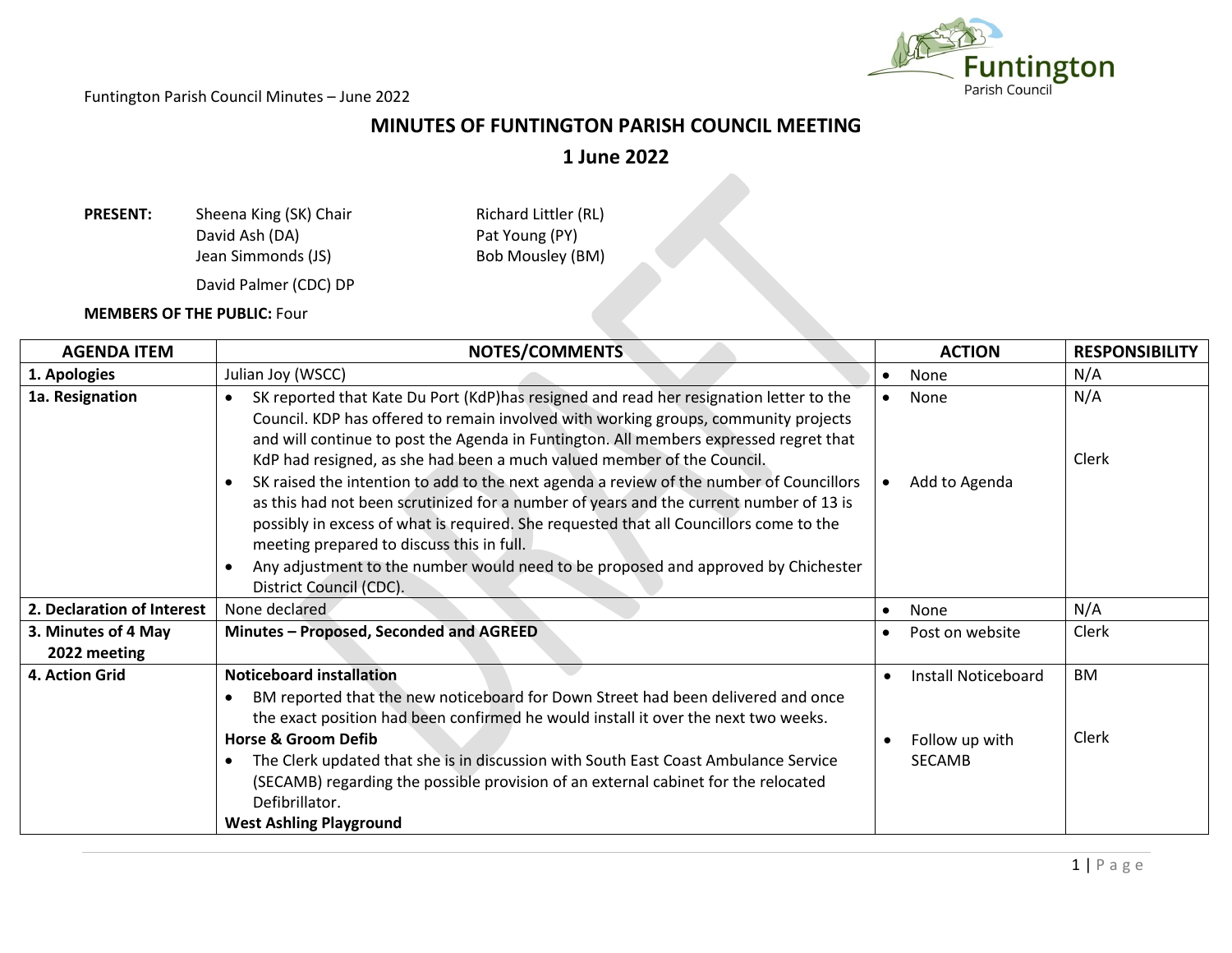

| <b>AGENDA ITEM</b>                             | <b>NOTES/COMMENTS</b>                                                                                                                                                                                                                                                                                                                                                                                                                                                   | <b>ACTION</b>                 | <b>RESPONSIBILITY</b> |
|------------------------------------------------|-------------------------------------------------------------------------------------------------------------------------------------------------------------------------------------------------------------------------------------------------------------------------------------------------------------------------------------------------------------------------------------------------------------------------------------------------------------------------|-------------------------------|-----------------------|
|                                                | SK updated that the posters from the three playground companies had now been<br>$\bullet$<br>received. She will contact the school after the half term to arrange a meeting to deliver<br>them with the stickers for the children to vote on their preferred design. This<br>information will be reported back to the Council who will make the final decision based<br>on this consultation and all other factors.<br><b>Planning Appeals</b>                          | Meet with School<br>$\bullet$ | SK/Clerk              |
|                                                | SK updated that following the last meeting she had contacted Jane Mottershead as the<br>named representative of West Ashling and had been informed that, despite information<br>to the contrary, West Ashling were not intending to employ a Planning Consultant and<br>therefore the proposed meeting between FPC and West Ashling [JS/SK/JM] would not<br>be pursued any further.                                                                                     |                               |                       |
| <b>5. Public Questions</b>                     | Qu. If the village Hall is relocated (as is currently being discussed) will the £23,000 of CiL                                                                                                                                                                                                                                                                                                                                                                          |                               |                       |
|                                                | money be reassigned?<br>A. The specific regulations which govern the spending of CiL money will of course be<br>referred to if the final decision is to relocate the hall.<br>Qu. Will the changes made in the Standing Orders be reported (Item 12 a)?                                                                                                                                                                                                                 | • None at this time           | N/A                   |
|                                                | A. As the changes made were only to reflect the changes made by the National Association<br>of Local Councils (NALC) and not specific to FPC they will not all be highlighted publicly.<br>Qu. Regarding Crime in West Ashling a green bin had its contents emptied and was stolen<br>from a resident's property today.                                                                                                                                                 | • None                        | N/A                   |
|                                                | A. The Council is powerless in this situation but is grateful for the report and advised that<br>Chichester District Council (CDC) and the police be contacted.                                                                                                                                                                                                                                                                                                         | • None                        | N/A                   |
| <b>6. Receive Reports</b>                      |                                                                                                                                                                                                                                                                                                                                                                                                                                                                         |                               |                       |
| a) District Councillor<br>Report               | Nothing to report.                                                                                                                                                                                                                                                                                                                                                                                                                                                      | None<br>$\bullet$             | N/A                   |
| 7. Tree Heather Close -<br>Peter & Angela Hall | Following the decision at the last meeting to create a lasting commemoration in<br>memory of Peter Hall and to thank Angela Hall for services to the community, SK had<br>met with two residents to discuss a fitting tribute.<br>One of the residents suggested that as Peter was a ranger and an advocate for the<br>countryside, planting a tree would be most appropriate.<br>It was proposed that a tree be planted to replace the tree on Heather Close which had |                               |                       |
|                                                | been damaged in the recent storms.                                                                                                                                                                                                                                                                                                                                                                                                                                      |                               |                       |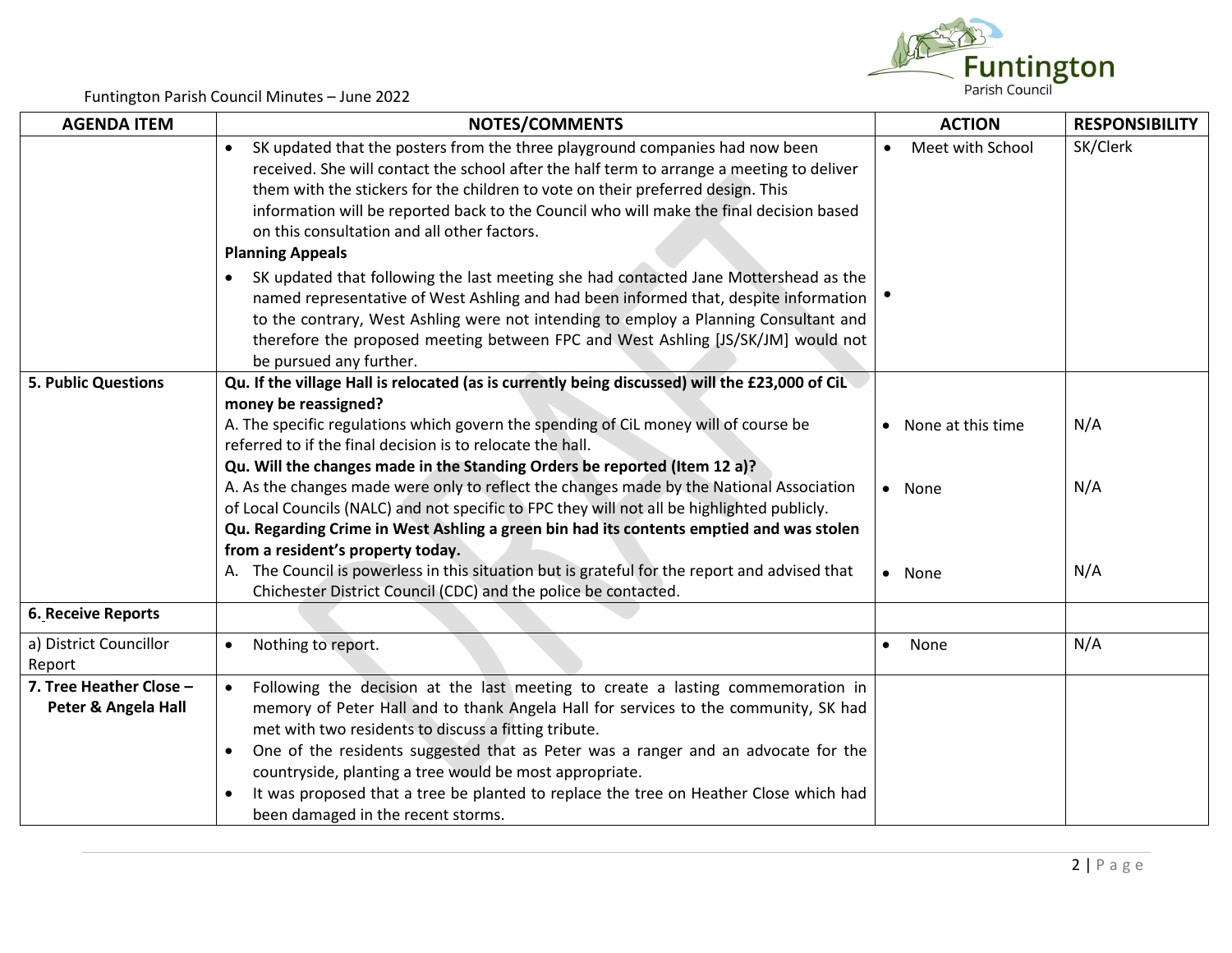

| <b>AGENDA ITEM</b>                                                | NOTES/COMMENTS                                                                                                                                                                                                                                                                                                                                                                                                                                                                                                                                                                                                                                                                                                                                                                                                                                                                                                                    | <b>ACTION</b>                   | <b>RESPONSIBILITY</b> |
|-------------------------------------------------------------------|-----------------------------------------------------------------------------------------------------------------------------------------------------------------------------------------------------------------------------------------------------------------------------------------------------------------------------------------------------------------------------------------------------------------------------------------------------------------------------------------------------------------------------------------------------------------------------------------------------------------------------------------------------------------------------------------------------------------------------------------------------------------------------------------------------------------------------------------------------------------------------------------------------------------------------------|---------------------------------|-----------------------|
|                                                                   | CDC, Hyde and now WSCC have been contacted to determine ownership of the verge<br>and to ask if the remains of the old tree could be removed to allow FPC to purchase and                                                                                                                                                                                                                                                                                                                                                                                                                                                                                                                                                                                                                                                                                                                                                         | Continue<br>communication with  | SK/Clerk              |
|                                                                   | plant a replacement. This was Agreed and further investigation and permission would<br>be sought and reported back to the Council.                                                                                                                                                                                                                                                                                                                                                                                                                                                                                                                                                                                                                                                                                                                                                                                                | <b>WSCC</b>                     |                       |
| 8. Countryside Working<br>Party                                   |                                                                                                                                                                                                                                                                                                                                                                                                                                                                                                                                                                                                                                                                                                                                                                                                                                                                                                                                   |                                 |                       |
| a) Village Gateways                                               | BM stated that following KDP's resignation this project had not progressed but he<br>$\bullet$<br>would report back at the next meeting.                                                                                                                                                                                                                                                                                                                                                                                                                                                                                                                                                                                                                                                                                                                                                                                          | Report progress<br>$\bullet$    | <b>BM</b>             |
| b) Wildflower Verges                                              | JS reported that she had contacted Highways for advice on the best way of making an<br>$\bullet$<br>assessment of verges suitable for the planting wildflowers. WSCC suggested she<br>contacted the charity Plantlife who have invited her and any other members of the<br>Council to an online Nature Verge Network meeting on Thursday 9 June.<br>She stated that this is project would hopefully progress next year.<br>$\bullet$                                                                                                                                                                                                                                                                                                                                                                                                                                                                                              | $\bullet$<br>Report on meeting  | JS                    |
|                                                                   | RL reported that although highways had carried out some essential verge trimming at<br>the junction of Southbrook Road and the B2146, the grass cut back was not adequate<br>and the reduced visibility was dangerous to vehicles joining the B2146.                                                                                                                                                                                                                                                                                                                                                                                                                                                                                                                                                                                                                                                                              | Report to Highways<br>$\bullet$ | Clerk                 |
| 9. Residents Against<br><b>Vehicle Excessive Noise</b><br>(RAVEN) | DA updated on the work that RAVEN had carried out to date:<br>$\bullet$<br>At the meeting in May it was requested that suggestions for a suitable location for a<br>$\circ$<br>pilot scheme within the locality should be put forward and the areas suggested<br>were:<br>A259 at Bosham<br><b>Berry Hill</b><br>A27 at Fishbourne<br>Wisborough Green<br>➤<br>As Wisborough Green was suggested by MP Gillian Keegan as an area with less ambient<br>$\bullet$<br>noise and therefore more chance of success this would most likely be selected.<br>Once the Noise detecting cameras are in place National Highways and the police will<br>$\bullet$<br>analyse the data.<br>RAVEN had stated that PCs are entitled to purchase their own Noise Detecting<br>Equipment. It was Agreed that as this is an extremely expensive venture and FPC would<br>wait for the result of the pilot scheme before investigating this further. | • None                          | N/A                   |
| 10. Village Hall                                                  | As a trustee for West Ashling and Funtington District Village Hall JS summarised the<br>$\bullet$                                                                                                                                                                                                                                                                                                                                                                                                                                                                                                                                                                                                                                                                                                                                                                                                                                 |                                 |                       |
| <b>Relocation</b>                                                 | current situation regarding the Hall. It had been concluded that it might be too                                                                                                                                                                                                                                                                                                                                                                                                                                                                                                                                                                                                                                                                                                                                                                                                                                                  |                                 |                       |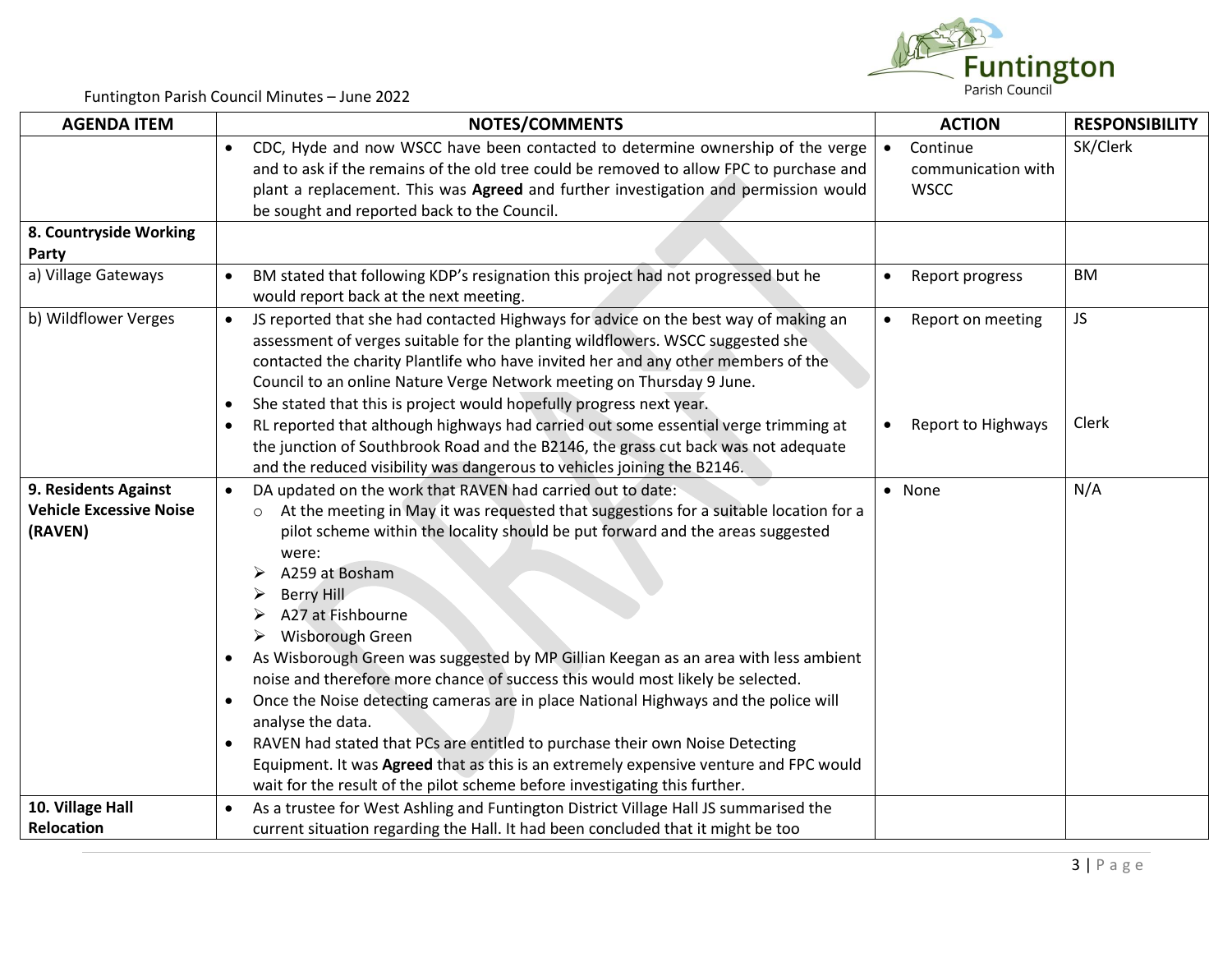

| <b>AGENDA ITEM</b>    | <b>NOTES/COMMENTS</b>                                                                                                                                                                                                                                                                                                                                                                                                                                                                                                                                                                                                                                                                                                                                                                                                             | <b>ACTION</b>                            | <b>RESPONSIBILITY</b> |
|-----------------------|-----------------------------------------------------------------------------------------------------------------------------------------------------------------------------------------------------------------------------------------------------------------------------------------------------------------------------------------------------------------------------------------------------------------------------------------------------------------------------------------------------------------------------------------------------------------------------------------------------------------------------------------------------------------------------------------------------------------------------------------------------------------------------------------------------------------------------------|------------------------------------------|-----------------------|
|                       | expensive to refurbish the hall in its current location and therefore the trustees are now<br>investigating new sites for its relocation.<br>Although the Cricket Club is the current preferred location there are some issues<br>$\bullet$<br>regarding the ownership of the land.<br>The trustees therefore asked whether the Council would consider the Pony Paddock as<br>$\bullet$<br>a site for the new Village Hall.<br>After a discussion regarding feasibility and the future impact of losing this open space<br>$\bullet$<br>and PC asset, the PC Abstained from making a decision until further information was<br>available.                                                                                                                                                                                         | • Report decision back<br>to VH Trustees | JS                    |
| 11. CiL Spending      | SK summarised that, as the internal audit always raises the issue of large financial<br>$\bullet$<br>reserves held by the Council and as the Council continues to receive CiL money most<br>years, she would like to put forward some suggestions for spending:                                                                                                                                                                                                                                                                                                                                                                                                                                                                                                                                                                   |                                          |                       |
| a) Bus Shelter        | As previously discussed the bus shelter on the B2146 opposite Southbrook Road is no<br>$\bullet$<br>longer fit for purpose. The West Sussex County Council (WSCC) Voluntary Community<br>Solutions Team had agreed to carry out the repair works in January 2020 and in October<br>2021 a New Homes Bonus (NHB) grant was successfully applied for to pay for the<br>materials.<br>However the Community Solutions team have been continually re-deployed for refugee<br>resettlement work and would be unavailable to assist with the bus shelter for the<br>foreseeable future.<br>SK therefore proposed that CiL money be used to install a new bespoke bus shelter. This<br>$\bullet$<br>was Agreed.                                                                                                                          | • Obtain quotes                          | Clerk/SK              |
| b) Post & Rail - Dell | SK reported that a portion of the low anti-vehicle post and rail fence at the Dell is now<br>$\bullet$<br>extremely unstable and therefore unsafe. She proposed that CiL money be used to carry<br>out the repairs. The Clerk had been in contact with a fencing company who are able to<br>provide a quote prior to the next meeting. This was Agreed.<br>BM also raised concerns with the safety of the two sets of stairs which lead from the<br>road onto the Dell stating that both the handrails and the actual steps required work. It<br>was Agreed that quotes would also be obtained for these repairs and CiL money<br>assigned.<br>The two oak posts: it appears that there remains sufficient space for entry between<br>these posts on a quad bike. It was Agreed to investigate possibility of an additional post. | • Obtain Quotes                          | Clerk                 |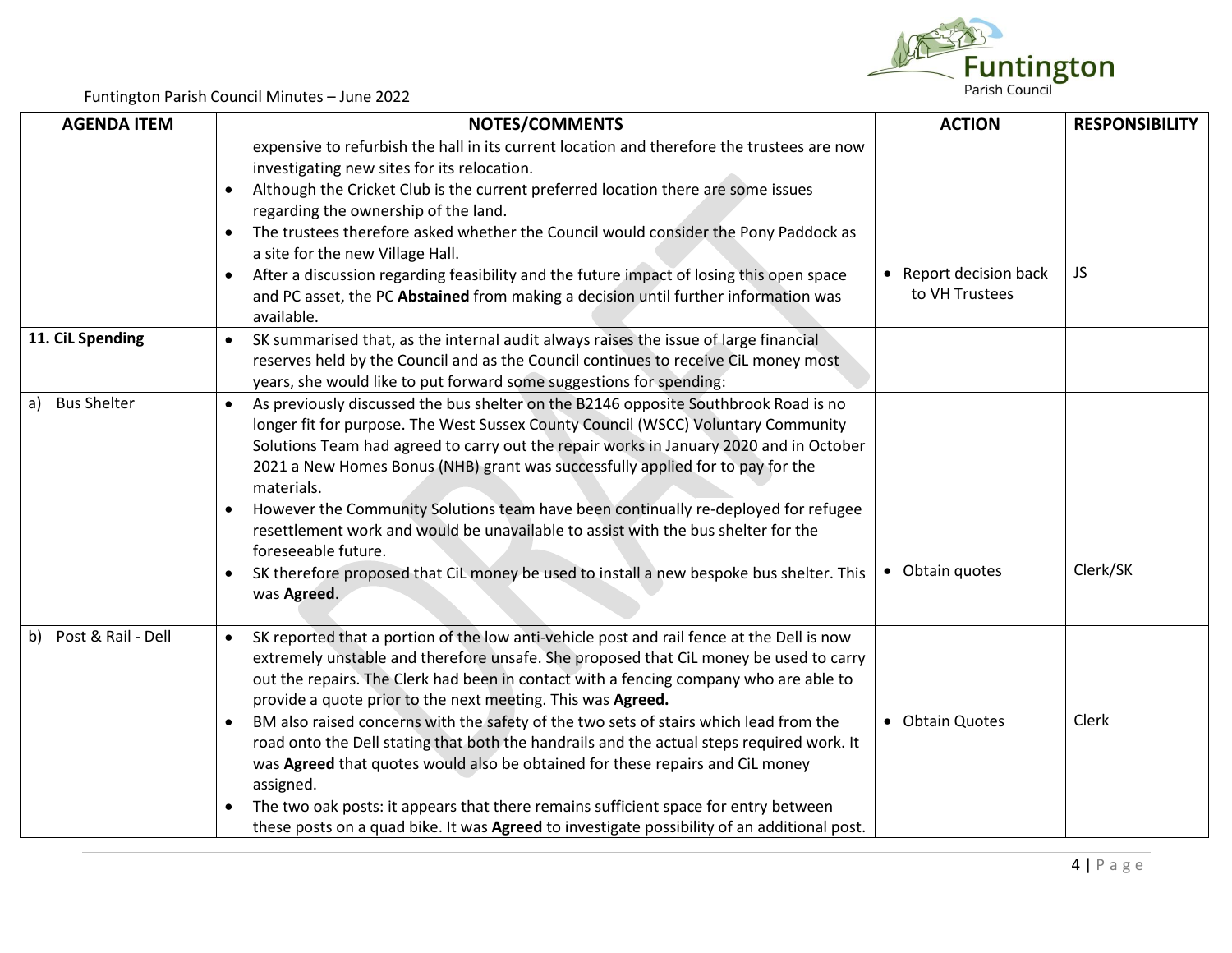

| <b>AGENDA ITEM</b>     | <b>NOTES/COMMENTS</b>                                                                                                                                                                                                                                                                   | <b>ACTION</b>         | <b>RESPONSIBILITY</b> |
|------------------------|-----------------------------------------------------------------------------------------------------------------------------------------------------------------------------------------------------------------------------------------------------------------------------------------|-----------------------|-----------------------|
|                        | NB: there must still be enough space between the posts for parents with 'buggies' to<br>access the Dell                                                                                                                                                                                 |                       |                       |
| c) Goal Post-Dell      | It had been reported by a resident that the Goal post on the Dell was no longer fit for<br>$\bullet$<br>purpose and needed replacing.                                                                                                                                                   |                       |                       |
|                        | The Clerk had previously circulated information on potential replacements and asked if<br>$\bullet$<br>the Council wanted a similar goal post which could be moved or a larger fixed one. It<br>was Agreed that an 8 foot by 4 foot goal post similar to the existing one be purchased. | • Purchase goal post  | Clerk                 |
| 12. Documents for      | In line with the internal audit recommendations the following existing documents have<br>$\bullet$                                                                                                                                                                                      |                       |                       |
| Approval               | been reviewed, updated and circulated to all Councillors for comment and approval:                                                                                                                                                                                                      |                       |                       |
| a) Standing Orders     | This was Approved                                                                                                                                                                                                                                                                       | • Post on website     | Clerk                 |
| b) Business Plan       | This was Approved                                                                                                                                                                                                                                                                       | • Post on website     | Clerk                 |
|                        | SK pointed out that as this was a live document it would continue to be reviewed                                                                                                                                                                                                        |                       |                       |
|                        | regularly in order to ensure its effectiveness.                                                                                                                                                                                                                                         |                       |                       |
| 13. Update on crime in | The Clerk updated that following the report of serious crimes in West Ashling at the<br>$\bullet$                                                                                                                                                                                       |                       |                       |
| <b>WA</b>              | Annual Parish Assembly (APA) she had contacted the PCSO for Funtington who had                                                                                                                                                                                                          |                       |                       |
|                        | listed the crimes reported for the period 09 February 2022 - 09 April 2022:                                                                                                                                                                                                             |                       |                       |
|                        | 2x Deer being hit.<br>$\circ$                                                                                                                                                                                                                                                           |                       |                       |
|                        | 3x RTC (road traffic collisions)<br>$\circ$<br>4x Tree down<br>$\circ$                                                                                                                                                                                                                  |                       |                       |
|                        | 2x Suspicious vehicles (this was not a crime but both vehicles were parked up and<br>$\circ$                                                                                                                                                                                            |                       |                       |
|                        | this was concerning).                                                                                                                                                                                                                                                                   |                       |                       |
|                        | Concern was raised by BM that these statistics did not match the reality. SK therefore                                                                                                                                                                                                  | • Invite WA Residents | BM                    |
|                        | suggested that those affected come to the Council with details and crime numbers in                                                                                                                                                                                                     |                       |                       |
|                        | order that the PC could follow up the exact details with the PCSO. However, she                                                                                                                                                                                                         |                       |                       |
|                        | stressed that the expectations of those residents should not be raised, as crime was not                                                                                                                                                                                                |                       |                       |
|                        | within the remit of the PC.                                                                                                                                                                                                                                                             |                       |                       |
| 14. Planning           |                                                                                                                                                                                                                                                                                         |                       |                       |
| a) Applications /      | <b>Notable Applications / Decisions</b>                                                                                                                                                                                                                                                 | • None                | N/A                   |
| Decisions - CDC and    | One Application of note:                                                                                                                                                                                                                                                                |                       |                       |
| <b>SDNP</b>            | <b>CDC Application</b>                                                                                                                                                                                                                                                                  |                       |                       |
|                        | Case No: FU/22/00999/FUL                                                                                                                                                                                                                                                                |                       |                       |
|                        | Location: Land South Of 5 To 8, Downs Road, Downs Road, West Stoke, Funtington.                                                                                                                                                                                                         |                       |                       |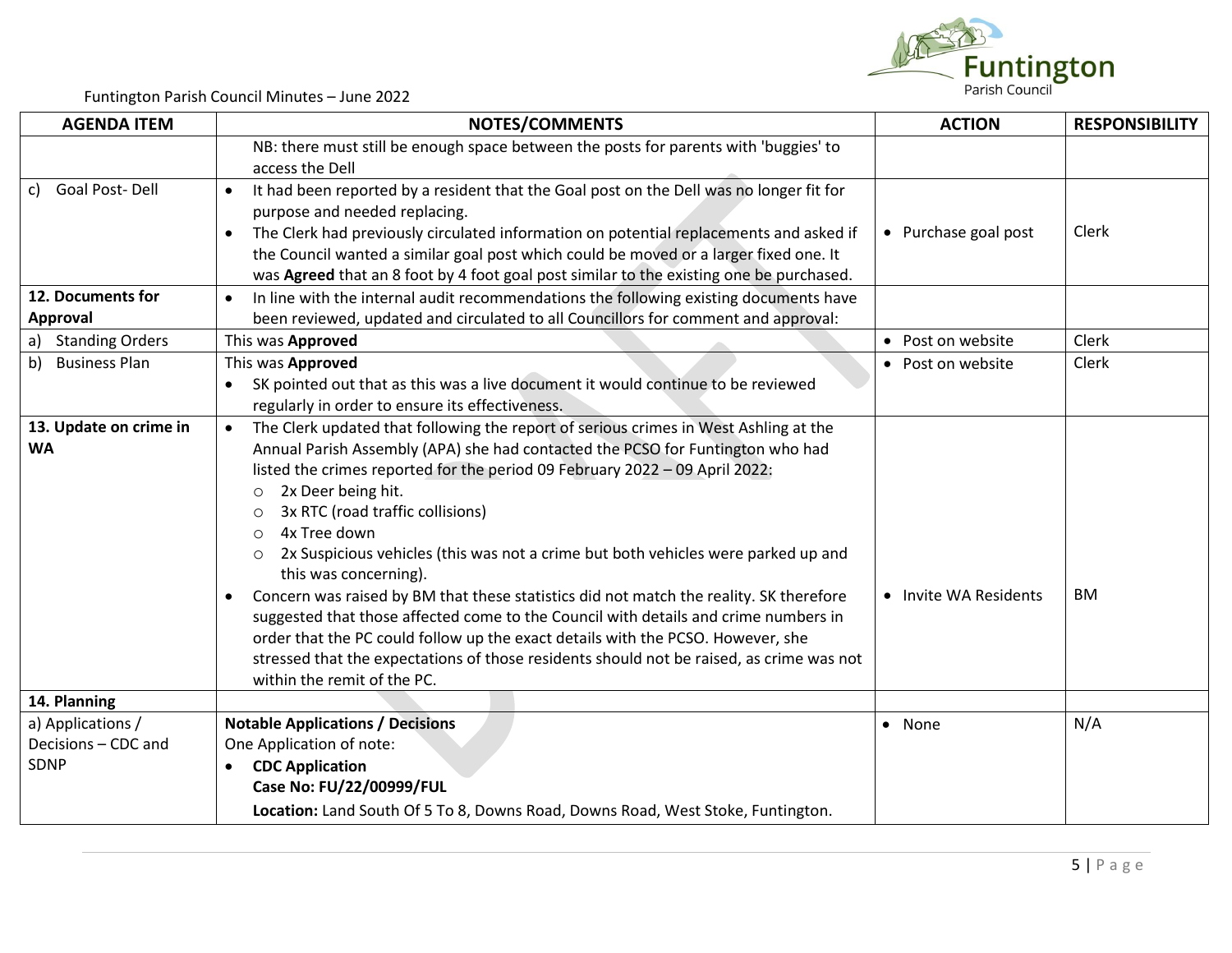

| <b>AGENDA ITEM</b>                          | <b>NOTES/COMMENTS</b>                                                                                                                                                                                                                                                                                                                                                                                           | <b>ACTION</b>               | <b>RESPONSIBILITY</b> |
|---------------------------------------------|-----------------------------------------------------------------------------------------------------------------------------------------------------------------------------------------------------------------------------------------------------------------------------------------------------------------------------------------------------------------------------------------------------------------|-----------------------------|-----------------------|
|                                             | Proposal: Provision of additional car parking spaces for the Design Vintage Cafe at the<br>Kingley Centre, West Stoke.<br>This refers to a proposed car park opposite the Design Vintage café which and includes<br>provision for 33 car parking spaces with lighting: concerns had been raised from adjacent<br>residents. This will be discussed at the Planning Committee Meeting on Monday 06 June<br>2022. |                             |                       |
| b) Planning Appeals                         | The Clerk reported that she is now in contact with Flo Churchill, the West Sussex<br>$\bullet$<br>Association of Local Councils (WSALC) recommended Planning Consultant and is<br>finalising the details of a meeting to be held with Ms Churchill, JS as Chair of Planning,<br>SK as Chair of the Council and BM.                                                                                              | Finalise meeting<br>details | Clerk                 |
| 15. Neighbourhood Plan                      | Jon Dowty of Oneill Homer (OH) has now submitted his report on the NP Scoping<br>Session. The report includes advice on the formation of groups and sub committees.<br>The next Steering Group is scheduled for 14 June.<br>BM has been in contact with AECOM for support with the Design Code element and is<br>finalising the details for a meeting intended for 8 June.                                      | Report on SG meeting        | ΒM                    |
| 16. Finance                                 |                                                                                                                                                                                                                                                                                                                                                                                                                 |                             |                       |
| a) Consider and approve<br>monthly cashbook | Cash book presented - already circulated to FPC members.<br>$\bullet$                                                                                                                                                                                                                                                                                                                                           | Make payments               | Clerk                 |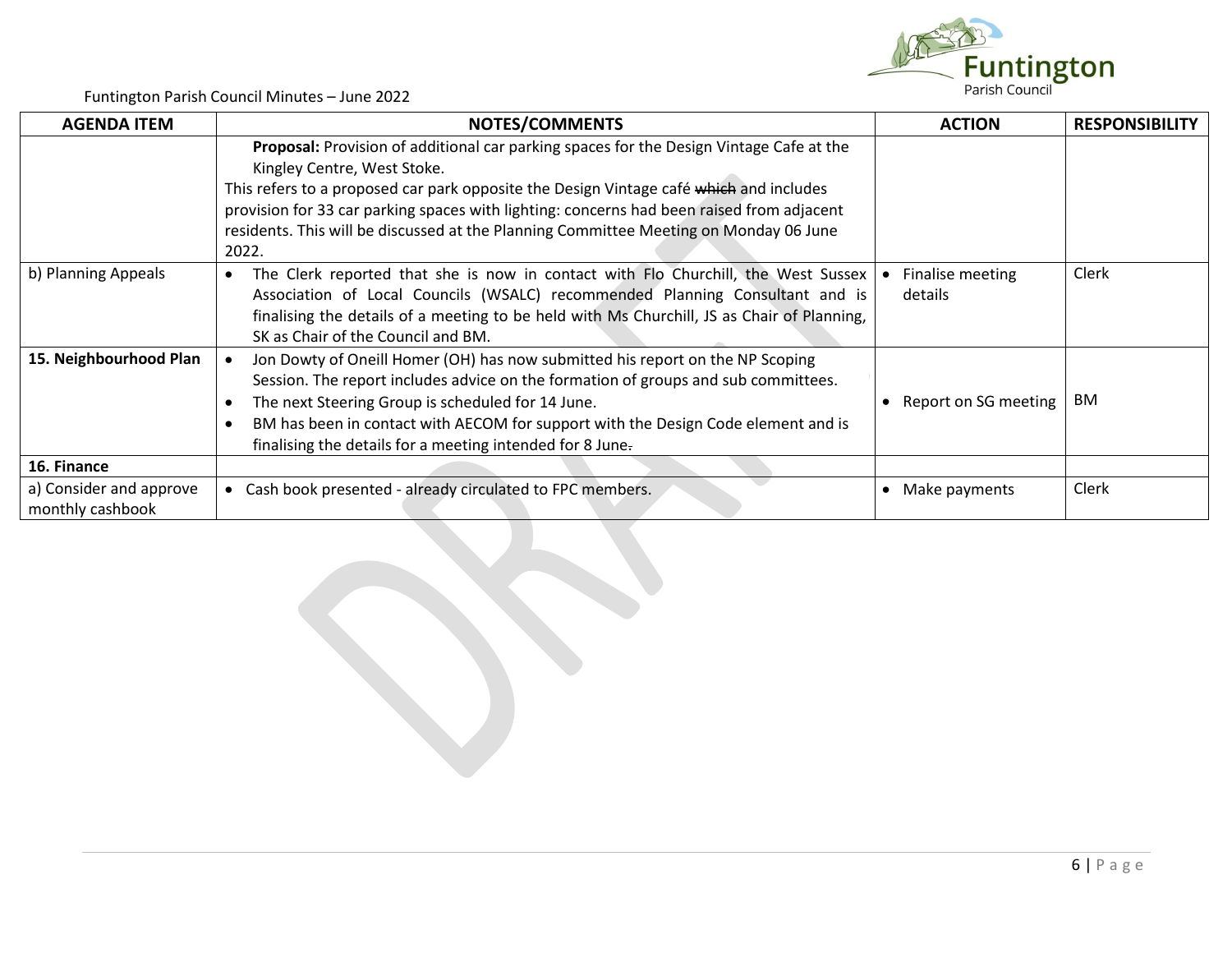

| <b>AGENDA ITEM</b>       | <b>NOTES/COMMENTS</b>                                                                                                           |                                                                       |                                                    |                    |                                  | <b>ACTION</b>      | <b>RESPONSIBILITY</b>        |       |
|--------------------------|---------------------------------------------------------------------------------------------------------------------------------|-----------------------------------------------------------------------|----------------------------------------------------|--------------------|----------------------------------|--------------------|------------------------------|-------|
|                          | <b>FUNTINGTON PARISH COUNCIL</b><br>Financial Statement as at 31 May 2022                                                       |                                                                       |                                                    |                    |                                  |                    |                              |       |
|                          | <b>Statement Balances as at 31 May 2021</b><br><b>Current Account</b><br>£33,986.04<br>£56,698.74<br><b>Saver Account</b>       |                                                                       |                                                    |                    |                                  |                    |                              |       |
|                          | <b>Total</b>                                                                                                                    | £90,684.78                                                            |                                                    |                    |                                  |                    |                              |       |
|                          | <b>Income Already Received</b><br><b>Date</b>                                                                                   | <b>Details</b><br><b>Account</b>                                      | Amount                                             |                    |                                  |                    |                              |       |
|                          | 03-May-22<br>Carter                                                                                                             | <b>Current</b>                                                        | £60.00                                             |                    |                                  |                    |                              |       |
|                          |                                                                                                                                 | <b>Total Income</b>                                                   | £60.00                                             |                    |                                  |                    |                              |       |
|                          | <b>Payments Already Made</b><br><b>Date</b>                                                                                     | <b>Method</b><br>Payee                                                | <b>Details</b>                                     | <b>Net</b>         | <b>VAT</b>                       | <b>Gross</b>       |                              |       |
|                          |                                                                                                                                 |                                                                       |                                                    |                    | <b>Totals</b>                    |                    |                              |       |
|                          | ayments Due 1 May 2022                                                                                                          |                                                                       |                                                    |                    |                                  |                    |                              |       |
|                          | <b>Date</b>                                                                                                                     | Payee<br><b>Method</b>                                                | <b>Details</b><br><b>Clerk Salary</b>              | <b>Net</b>         | <b>VAT</b>                       | <b>Gross</b>       |                              |       |
|                          | $01$ -Jun-22<br>01-Jun-22                                                                                                       | Clerk V Williams<br><b>Online</b><br><b>HMRC V Williams</b><br>Online | <b>Clerk Tax</b>                                   | £818.90<br>£220.89 | £0.00<br>£0.00                   | £818.90<br>£220.89 |                              |       |
|                          | $01$ -Jun-22<br>01-Jun-22                                                                                                       | Countrywide<br>Online<br><b>SKing REIM</b><br>Online                  | <b>WA Play Area</b><br><b>Plants for Phone Box</b> | £108.33<br>£78.63  | £21.67<br>£0.00                  | £130.00<br>£78.63  |                              |       |
|                          | $01$ -Jun-22                                                                                                                    | <b>St Mary's Church</b><br>Online                                     | <b>Hall Hire</b>                                   | £80.00             | £0.00                            | £80.00             |                              |       |
|                          | $01$ -Jun-22<br>$01$ -Jun-22                                                                                                    | Mulberry and Co.<br>Online<br><b>BHIB Ltd</b><br>Online               | <b>Internal Audit</b><br>Insurance                 | £150.00<br>£706.40 | £30.00<br>£0.00                  | £180.00<br>£706.40 |                              |       |
|                          |                                                                                                                                 |                                                                       |                                                    |                    | <b>Total Payments to be made</b> | £2,214.82          |                              |       |
|                          | <b>Balances After Payments</b>                                                                                                  |                                                                       |                                                    |                    |                                  |                    |                              |       |
|                          | 31,771.22<br><b>Current Account</b><br>£<br>56,698.74<br><b>Saver Account</b>                                                   |                                                                       |                                                    |                    |                                  |                    |                              |       |
|                          | SDNPA CIL Grant allocated to Funtington & District Village Hall<br>23,794.08<br>٠£                                              |                                                                       |                                                    |                    |                                  |                    |                              |       |
|                          | 15,000.00<br><b>Travellers Planning Applications provision</b><br>-£                                                            |                                                                       |                                                    |                    |                                  |                    |                              |       |
|                          | 49,675.88<br><b>Total</b><br>£                                                                                                  |                                                                       |                                                    |                    |                                  |                    |                              |       |
|                          |                                                                                                                                 |                                                                       |                                                    |                    |                                  |                    |                              |       |
|                          |                                                                                                                                 |                                                                       |                                                    |                    |                                  |                    |                              |       |
|                          |                                                                                                                                 |                                                                       |                                                    |                    |                                  |                    |                              |       |
|                          | <b>AGREED</b>                                                                                                                   |                                                                       |                                                    |                    |                                  |                    |                              |       |
| b) End of Year Statement | The Council AGREED that the accounting statements for year ending 31 March 2022<br>$\bullet$                                    |                                                                       |                                                    |                    |                                  |                    | Post on Website<br>$\bullet$ | Clerk |
| of Accounts              | gave a fair representation of the receipts and payments of the Council. The Chairman                                            |                                                                       |                                                    |                    |                                  |                    |                              |       |
|                          |                                                                                                                                 |                                                                       |                                                    |                    |                                  |                    |                              |       |
|                          | Signed Approval on behalf of the Council.<br>The internal audit had been carried out in accordance with the Council's needs and |                                                                       |                                                    |                    |                                  |                    |                              |       |
| c) Internal Audit Report |                                                                                                                                 |                                                                       |                                                    |                    |                                  |                    | Post on Website              | Clerk |
|                          | planned coverage. The Clerk reported that she had again worked closely with the                                                 |                                                                       |                                                    |                    |                                  |                    |                              |       |
|                          | auditors, Mulberry and Co and the Audit report had been circulated to all Councillors.                                          |                                                                       |                                                    |                    |                                  |                    |                              |       |
|                          | The Council passed the Audit with the relevant pages of the Annual Governance and                                               |                                                                       |                                                    |                    |                                  |                    |                              |       |
|                          | Accountability Return (AGAR) completed.                                                                                         |                                                                       |                                                    |                    |                                  |                    |                              |       |
|                          |                                                                                                                                 |                                                                       |                                                    |                    |                                  |                    |                              |       |
|                          | She would be working with Mulberry and Co in the Autumn to improve the asset<br>$\bullet$                                       |                                                                       |                                                    |                    |                                  |                    |                              |       |
|                          | register.                                                                                                                       |                                                                       |                                                    |                    |                                  |                    |                              |       |